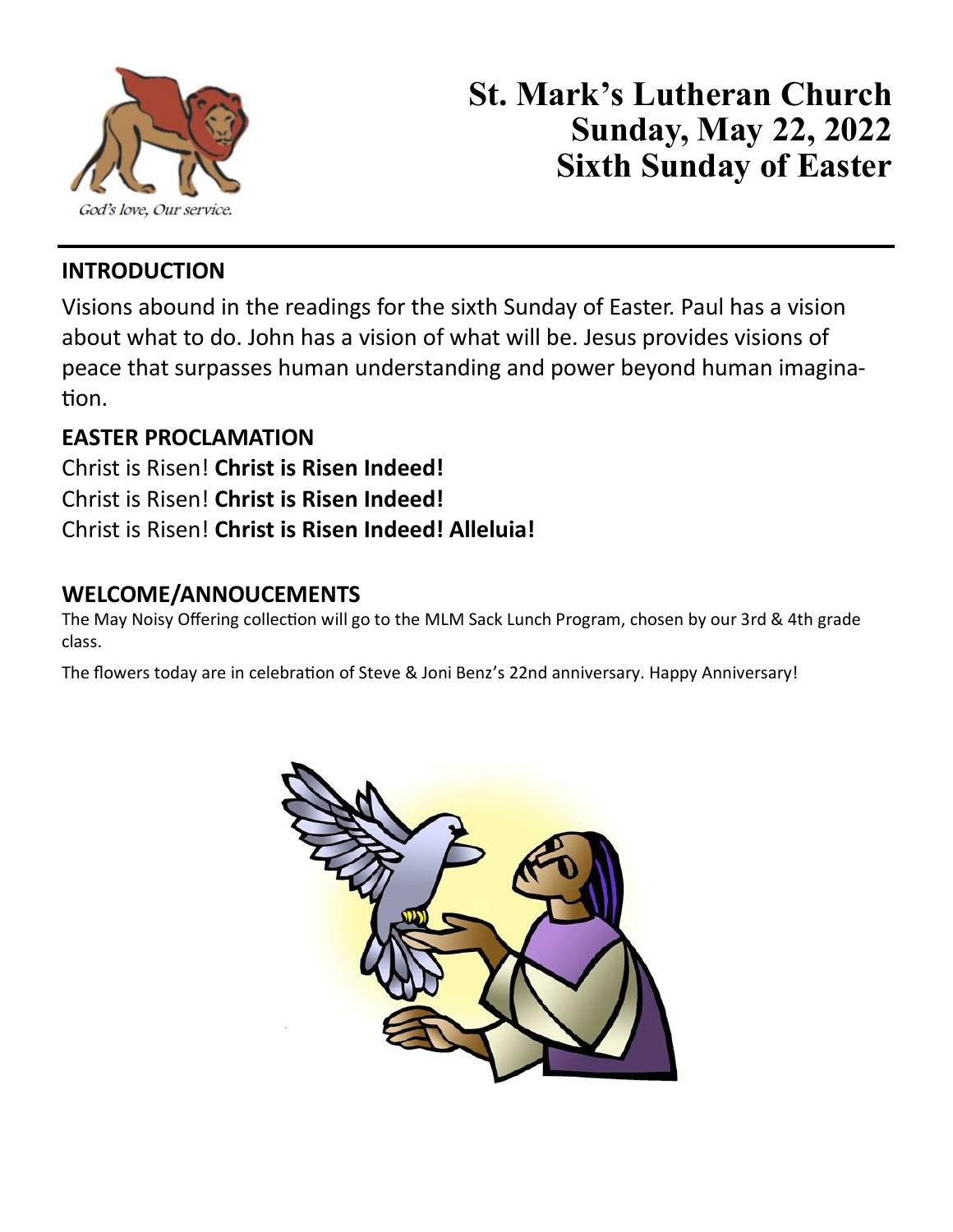## **PROCESSIONAL HYMN** ELW 434, vs. 1 & 5

## **Jesus Shall Reign**

- 1 Jesus shall reign where'er the sun does its successive journeys run; his kingdom stretch from shore to shore, till moons shall wax and wane no more.
- 5 Let ev'ry creature rise and bring peculiar honors to our king; angels descend with songs again, and earth repeat the loud amen.

Text: Isaac Watts, 1674-1748, alt.

## **Greeting** page 98

The grace of our Lord Jesus Christ, the love of God, and the communion of the Holy Spirit be with you all. **And also with you.**

**KYRIE** Pg. 98

**Hymn of Praise** pg. 101

## **PRAYER OF THE DAY**

Bountiful God,

**you gather your people into your realm, and you promise us food from your tree of life. Nourish us with your word, that empowered by your Spirit we may love one another and the world you have made, through Jesus Christ, our Savior and Lord, who lives and reigns with you and the Holy Spirit, one God, now and forever.**

**Amen.**

## **First Reading: Acts 16:9-15**

*A vision compels Paul to move his ministry into Greece. There he meets Lydia, an important person in the business community, whose heart has been opened by God to receive the gospel. Her conversion and baptism provide the impetus for the founding of the church at Philippi.*

 $9$ During the night Paul had a vision: there stood a man of Macedonia pleading with him and saying, "Come over to Macedonia and help us."  $10$ When he had seen the vision, we immediately tried to cross over to Macedonia, being convinced that God had called us to proclaim the good news to them.

 $11$ We set sail from Troas and took a straight course to Samothrace, the following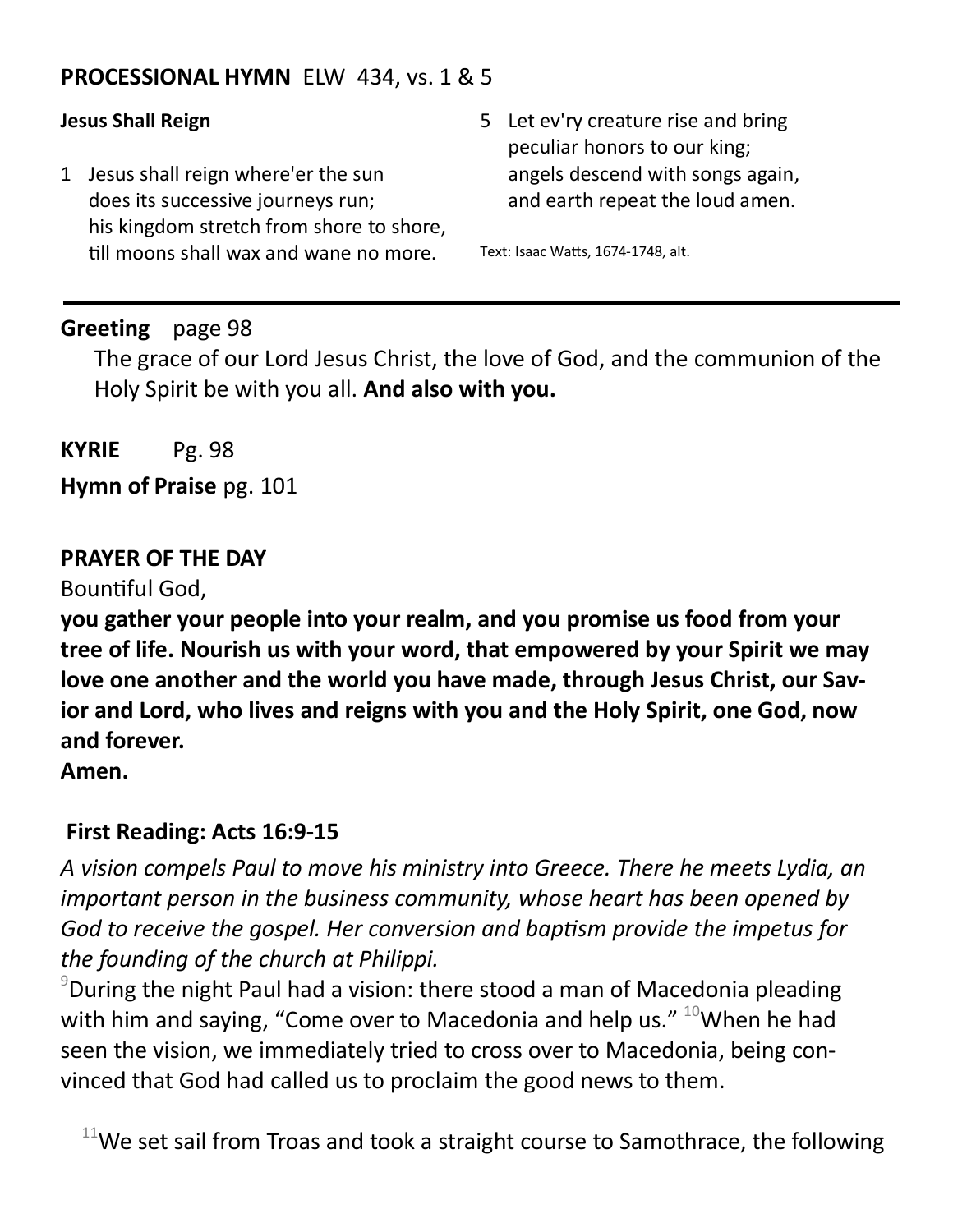day to Neapolis,  $^{12}$  and from there to Philippi, which is a leading city of the district of Macedonia and a Roman colony. We remained in this city for some days.  $^{13}$ On the sabbath day we went outside the gate by the river, where we supposed there was a place of prayer; and we sat down and spoke to the women who had gathered there.  $^{14}$ A certain woman named Lydia, a worshiper of God, was listening to us; she was from the city of Thyatira and a dealer in purple cloth. The Lord opened her heart to listen eagerly to what was said by Paul.  $^{15}$ When she and her household were baptized, she urged us, saying, "If you have judged me to be faithful to the Lord, come and stay at my home." And she prevailed upon us.

The Word of The Lord. **Thanks Be to God.** 

**Psalm: Psalm 67**

*Let the nations be glad and sing for joy. (Ps. 67:4)*

 $1$ May God be merciful to us and bless us; may the light of God's face shine upon us.

# 2 **Let your way be known upon earth, your saving health among all nations.**

 $3$ Let the peoples praise you, O God; let all the peoples praise you.

4 **Let the nations be glad and sing for joy,**

**for you judge the peoples with equity and guide all the nations on earth.**

 $5$ Let the peoples praise you, O God;

let all the peoples praise you.

6 **The earth has brought forth its increase;**

**God, our own God, has blessed us.**

 $\sqrt{\frac{2}{1}}$ May God give us blessing, and may all the ends of the earth stand in awe.

# **Second Reading: Revelation 21:10, 22--22:5**

*John's vision of a new Jerusalem coming out of heaven provides continuity with God's past actions. Yet in this new city, God's presence replaces the temple, and the glory of God and the Lamb supplants sun and moon.*

 $10$ And in the spirit [one of the angels] carried me away to a great, high mountain and showed me the holy city Jerusalem coming down out of heaven from God.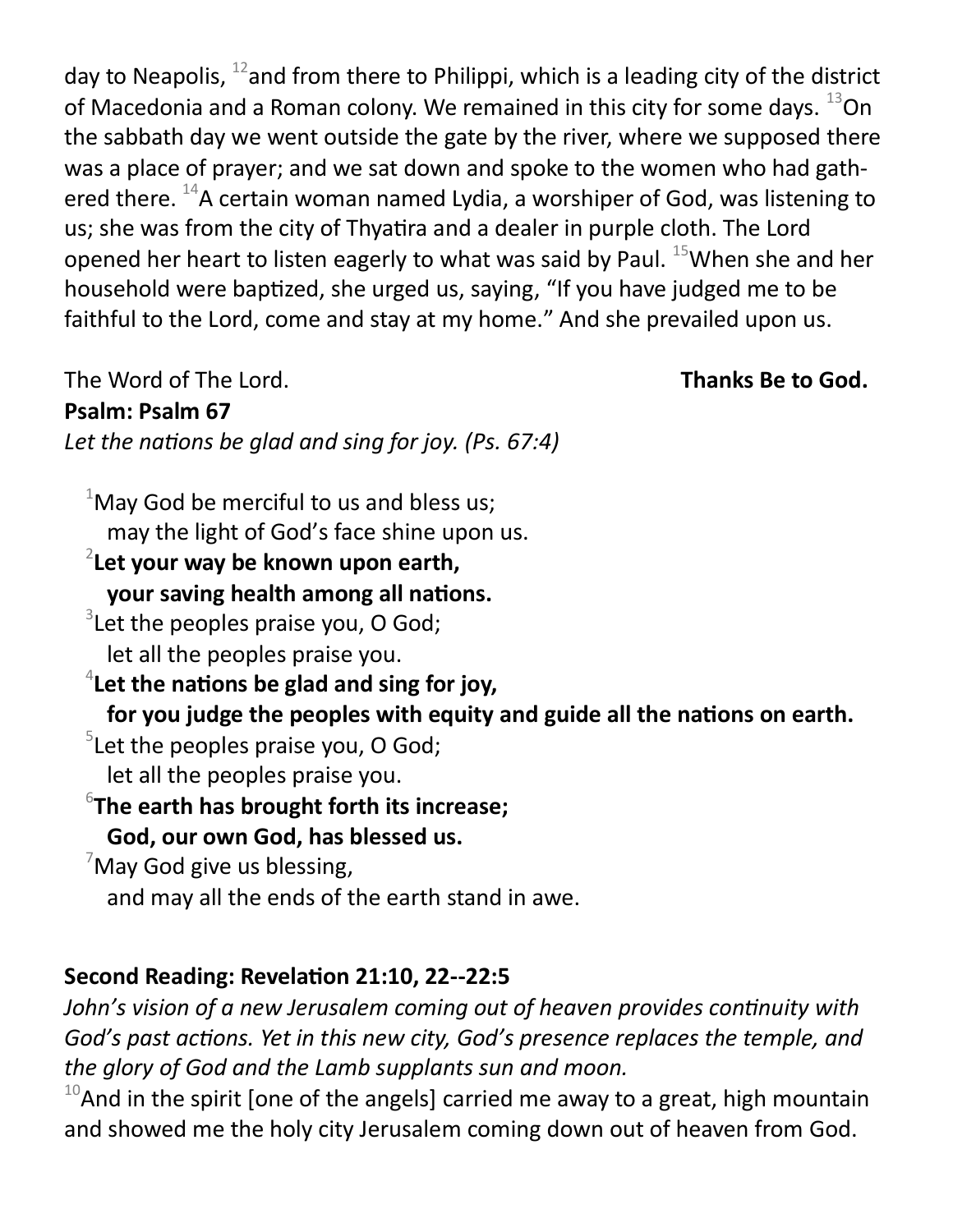$22$ I saw no temple in the city, for its temple is the Lord God the Almighty and the Lamb. <sup>23</sup>And the city has no need of sun or moon to shine on it, for the glory of God is its light, and its lamp is the Lamb.  $24$ The nations will walk by its light, and the kings of the earth will bring their glory into it.  $25$  its gates will never be shut by day—and there will be no night there.  $^{26}$ People will bring into it the glory and the honor of the nations.  $^{27}$ But nothing unclean will enter it, nor anyone who practices abomination or falsehood, but only those who are written in the Lamb's book of life.

 $22:1$ Then the angel showed me the river of the water of life, bright as crystal, flowing from the throne of God and of the Lamb  $^2$ through the middle of the street of the city. On either side of the river is the tree of life with its twelve kinds of fruit, producing its fruit each month; and the leaves of the tree are for the healing of the nations. <sup>3</sup>Nothing accursed will be found there any more. But the throne of God and of the Lamb will be in it, and his servants will worship him;  ${}^{4}$ they will see his face, and his name will be on their foreheads. <sup>5</sup>And there will be no more night; they need no light of lamp or sun, for the Lord God will be their light, and they will reign forever and ever.

The Word of The Lord. **Thanks Be to God.** 

# *Holy Gospel, according to John, the 14th Chapter.* **Glory to You, O Lord. Gospel: John 14:23-29**

*As Jesus talks of returning to the Father, he promises to send the Advocate, the Holy Spirit, who will teach Jesus' followers and remind them of all that Jesus taught. Even more, those in whom God makes a home will experience a peace that overcomes fear.*

 $23$  Jesus answered [Judas (not Iscariot),] "Those who love me will keep my word, and my Father will love them, and we will come to them and make our home with them.  $24$ Whoever does not love me does not keep my words; and the word that you hear is not mine, but is from the Father who sent me.

<sup>25</sup>"I have said these things to you while I am still with you. <sup>26</sup>But the Advocate, the Holy Spirit, whom the Father will send in my name, will teach you everything, and remind you of all that I have said to you.  $27$  Peace I leave with you; my peace I give to you. I do not give to you as the world gives. Do not let your hearts be trou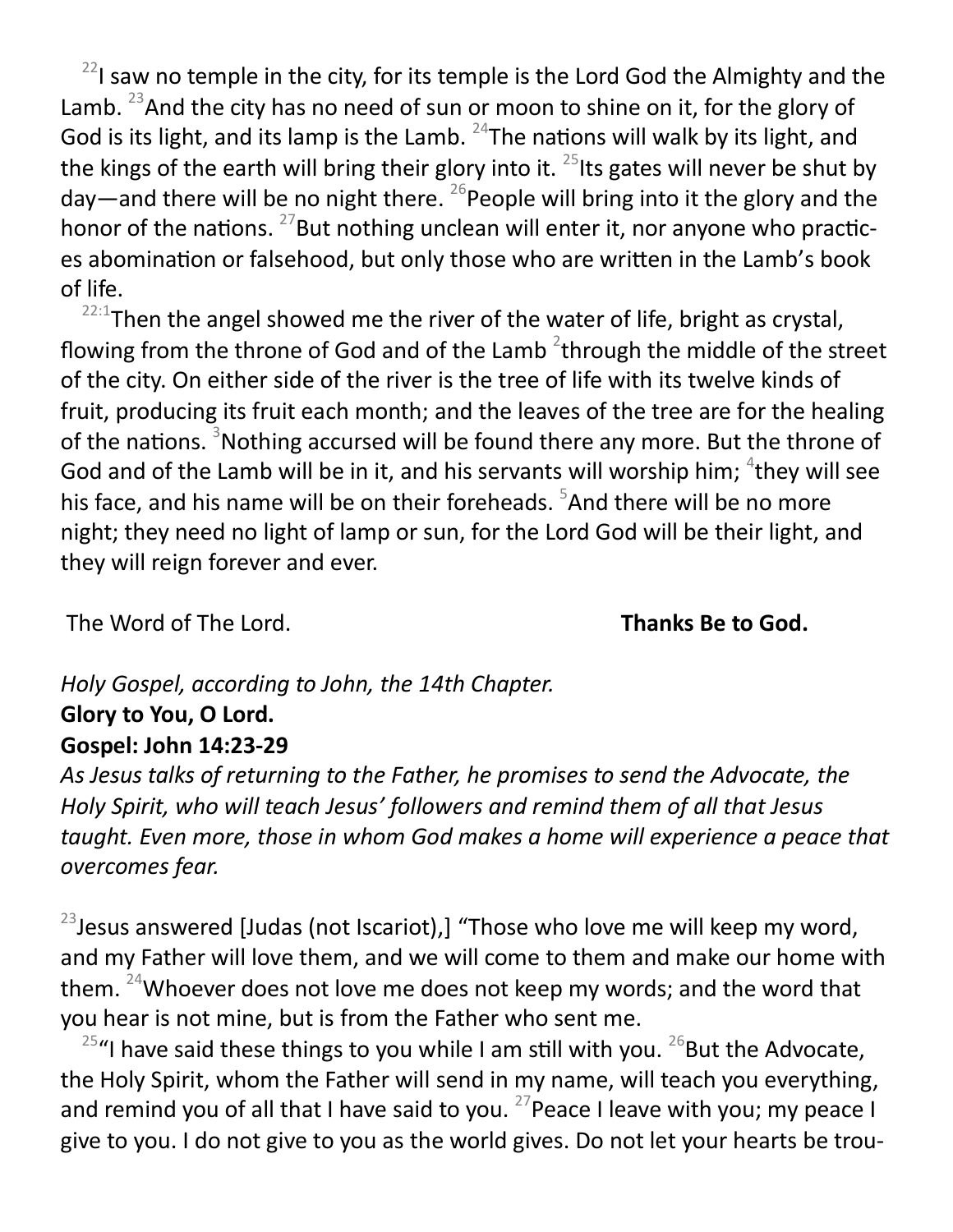bled, and do not let them be afraid. <sup>28</sup>You heard me say to you, 'I am going away, and I am coming to you.' If you loved me, you would rejoice that I am going to the Father, because the Father is greater than I.  $^{29}$ And now I have told you this before it occurs, so that when it does occur, you may believe."



## **SERMON** Pastor William Say

## **HYMN OF THE DAY** ELW 631

### **Love Divine, All Loves Excelling**

- 1 Love divine, all loves excelling, Joy of heav'n, to earth come down! Fix in us thy humble dwelling, all thy faithful mercies crown. Jesus, thou art all compassion, pure, unbounded love thou art; visit us with thy salvation, enter ev'ry trembling heart.
- 2 Breathe, oh, breathe thy loving Spirit into ev'ry troubled breast; let us all in thee inherit; let us find thy promised rest. Take away the love of sinning; Alpha and Omega be; end of faith, as its beginning, set our hearts at liberty.
- 3 Come, Almighty, to deliver; let us all thy life receive; suddenly return, and never, nevermore thy temples leave. Thee we would be always blessing, serve thee as thy hosts above, pray, and praise thee without ceasing, glory in thy perfect love.
- 4 Finish then thy new creation, pure and spotless let us be; let us see thy great salvation perfectly restored in thee! Changed from glory into glory, till in heav'n we take our place, till we cast our crowns before thee, lost in wonder, love, and praise!

Text: Charles Wesley, 1707-1788

## **NICENE CREED**

**We believe in one God, the Father, the Almighty, maker of heaven and earth, of all that is, seen and unseen. We believe in one Lord, Jesus Christ,**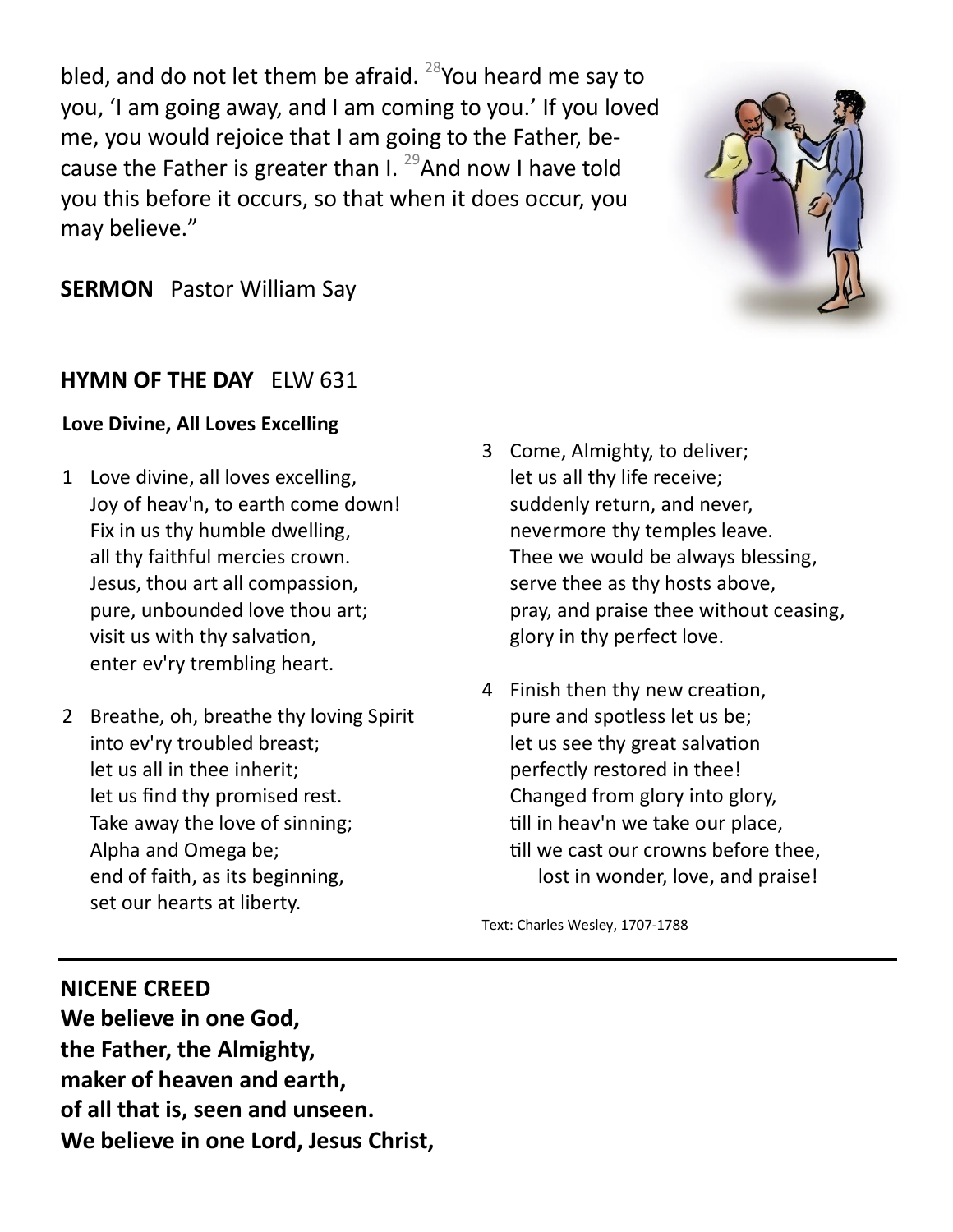**the only Son of God, eternally begotten of the Father, God from God, Light from Light, true God from true God, begotten, not made, of one Being with the Father; through him all things were made. For us and for our salvation he came down from heaven, was incarnate of the Holy Spirit and the virgin Mary and became truly human. For our sake he was crucified under Pontius Pilate; he suffered death and was buried. On the third day he rose again in accordance with the scriptures; he ascended into heaven and is seated at the right hand of the Father. He will come again in glory to judge the Living and the dead, and his kingdom will have no end. We believe in the Holy Spirit, the Lord, the giver of life, who proceeds from the Father and the Son,\* who with the Father and the Son is worshiped And glorified, who has spoken through the prophets. We believe in one holy catholic and Apostolic church. We acknowledge one baptism for the forgiveness of sins. We look for the resurrection of the dead, and the life of the world to come. Amen.**

# **Prayers of Intercession**

Set free from captivity to sin and death, we pray to the God of resurrection for the church, people in need, and all of creation. (*A brief silence.)* God of new life, open your church to the unexpected ways your Spirit is at work. Guide bishops, pastors, deacons, and lay leaders in their visioning, partnership, and planning. Surround us with your peace. God, in your mercy,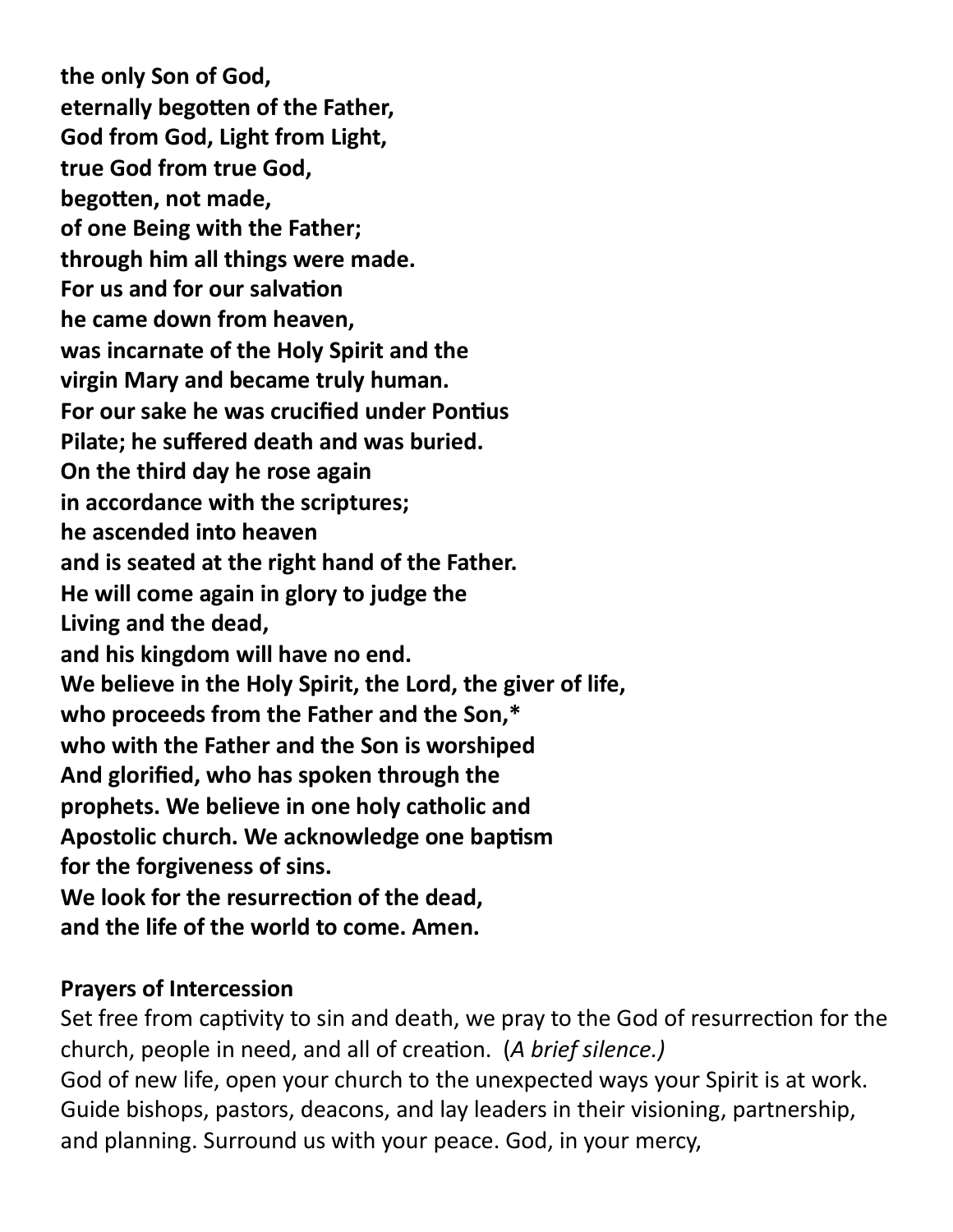# **hear our prayer.**

Give a vision of increase and abundant harvest for farmers, laborers, and gardeners who are beginning their growing season. Join their efforts with the goodness of creation to feed all living things. God, in your mercy,

# **hear our prayer.**

Shine your light of wisdom and peace among nations. When those in power seek to assert dominance over others, confound their ways and make them yield to your humble authority. God, in your mercy,

# **hear our prayer.**

Give safe haven to those who seek healing, liberation, or peace (*especially*). Create places filled with hospitality where hurting people find your loving presence and wholeness. God, in your mercy,

# **hear our prayer.**

Uphold the work of ministries and organizations in our communities who assist people experiencing homelessness, citizens returning from prison, and all marginalized people (*especially*). Accomplish your will through their efforts. God, in your mercy,

# **hear our prayer.**

Assemble your people at rivers, streams, and fonts, where we remember our baptism and welcome others into the communion of saints. Gather us with those who have died (*especially*) when we meet together at your river of life. God, in your mercy,

# **hear our prayer.**

In your mercy, O God, respond to these prayers, and renew us by your life-giving Spirit; through Jesus Christ, our Savior.

# **Amen.**

# **PEACE**

# **GREAT THANKSGIVING**

The Lord be with you.

**And also with you.** 

Lift up your hearts.

**We lift them to the Lord.** 

Let us give thanks to the Lord our God.

**It is right to give our thanks and praise.**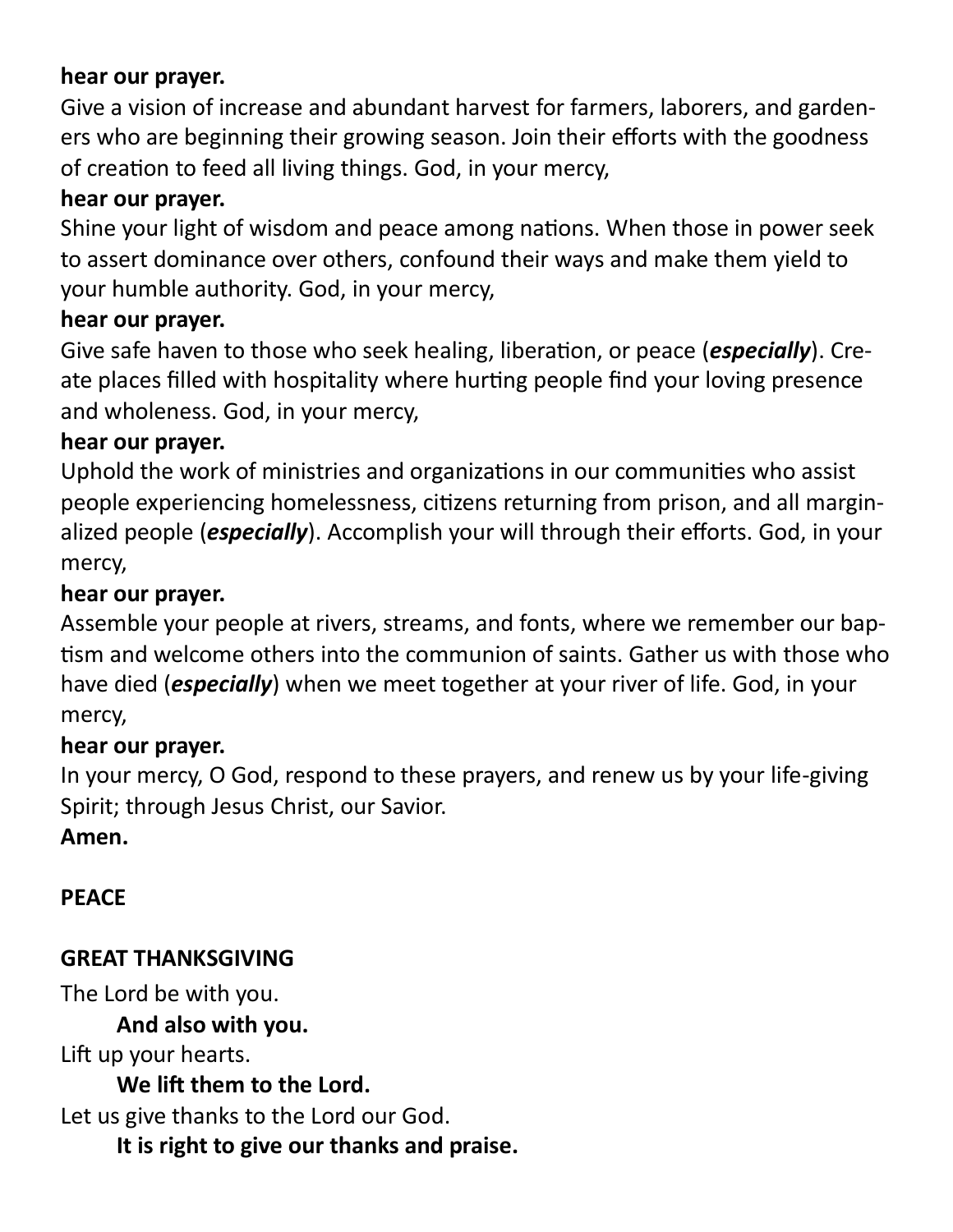It is indeed right, our duty and our joy, ....... And so, with all the choirs of angels, with the church on earth and the hosts of heaven, we praise your name and join their unending hymn.

**Holy, Holy** pg. 108

# **WORDS OF INSTITUTION**

## **LORD'S PRAYER**

## **INVITATION TO COMMUNION**

The risen Christ dwells with us here. All who are hungry, all who are thirsty, come.

## **COMMUNION**

**COMMUNION SONG** pg. 112 **COMMUNION HYMNS** ELW 785

## **When Peace like a River** *It Is Well with My Soul*

1 When peace like a river attendeth my way, when sorrows like sea billows roll, whatever my lot, thou hast taught me to say,

it is well, it is well with my soul.

## *Refrain*

It is well (it is well) with my soul, (with my soul,) it is well, it is well with my soul.

2 Though Satan should buffet, though trials should come, let this blest assurance control, that Christ has regarded my helpless

## estate, and has shed his own blood for my soul. *Refrain*

- 3 He lives--oh, the bliss of this glorious thought; my sin, not in part, but the whole, is nailed to his cross and I bear it no more. Praise the Lord, praise the Lord, O my soul! *Refrain*
- 4 Lord, hasten the day when our faith shall be sight, the clouds be rolled back as a scroll, the trumpet shall sound and the Lord shall descend; even so it is well with my soul. *Refrain*

Text: Horatio G. Spafford, 1828-1888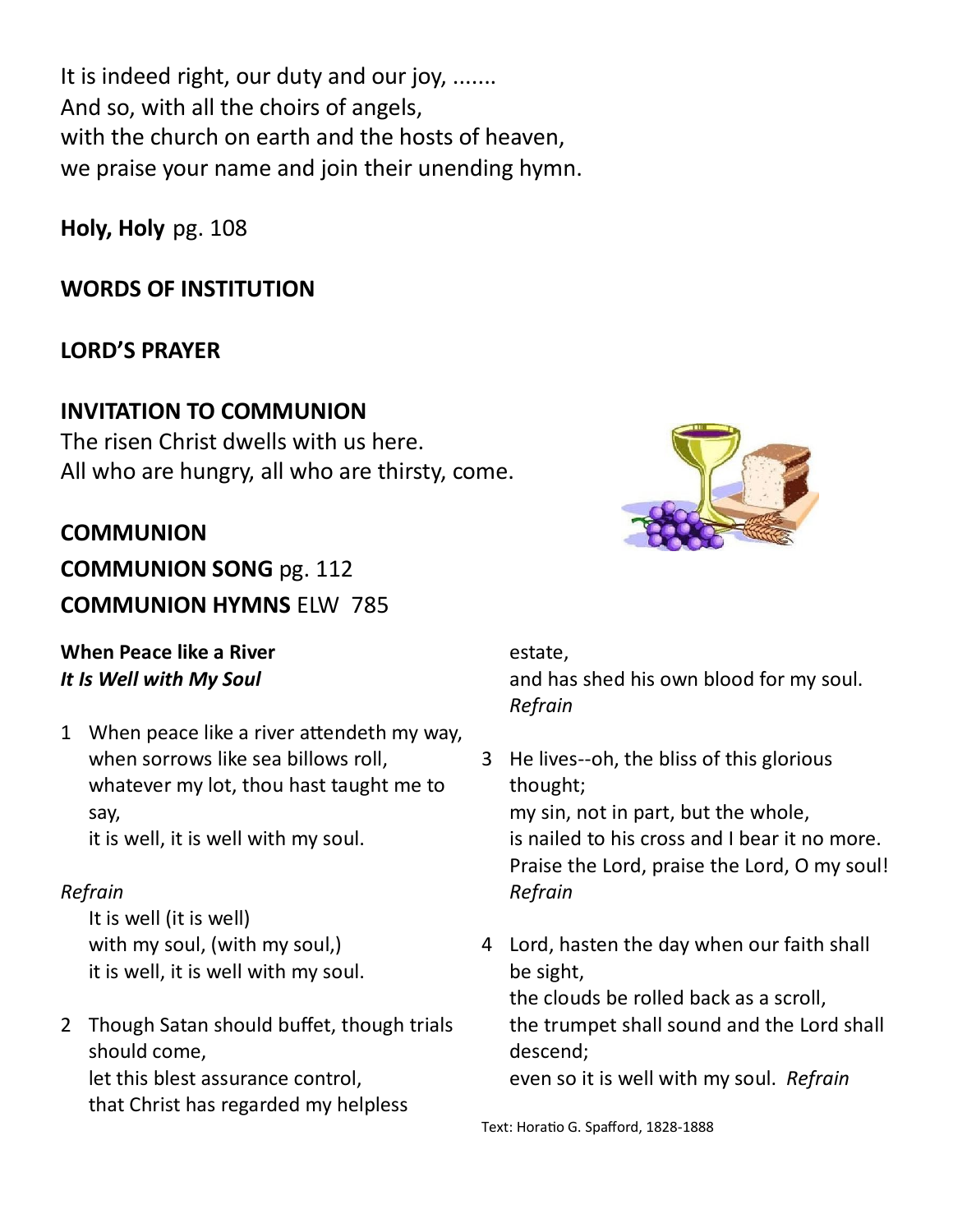## ELW 462

## **Now We Join in Celebration**

- 1 Now we join in celebration at our Savior's invitation, dressed no more in spirit somber, clothed instead in joy and wonder; for the Lord of all existence, putting off divine transcendence, stoops again in love to meet us, with his very life to feed us.
- 2 Lord, as round this feast we gather, fill our hearts with holy rapture! For this bread and cup of blessing are for us the sure possessing of your loving deed on Calv'ry,

of your living self, our vict'ry, pledge of your unfailing presence, foretaste here of heav'nly gladness.

3 Lord, we share in this communion as one fam'ly of God's children, reconciled through you, our brother, one in you with God our Father. Give us grace to live for others, serving all, both friends and strangers, seeking justice, love, and mercy till you come in final glory.

Text: Joel W. Lundeen Text © Joel W. Lundeen, admin. Augsburg Fortress.

Duplication in any form prohibited without permission or valid license from copyright administrator.

The body and blood of our Lord Jesus Christ strengthen and keep you in his grace. **Amen.**

# **PRAYER AFTER COMMUNION**

We give you thanks, generous God, for in this bread and cup we have tasted the new heaven and earth where hunger and thirst are no more. Send us from this table as witnesses to the resurrection,

that through our lives, all may know life in Jesus' name.

Amen.

## **SENDING**

Draw your church together, O God, into one great company of disciples, together following our teacher Jesus Christ into every walk of life, together serving in Christ's mission to the world, and together witnessing to your love wherever you will send us; for the sake of Jesus Christ our Lord.

## **BLESSING**

God, the Author of life, Christ, the living Cornerstone, and the life-giving Spirit of adoption,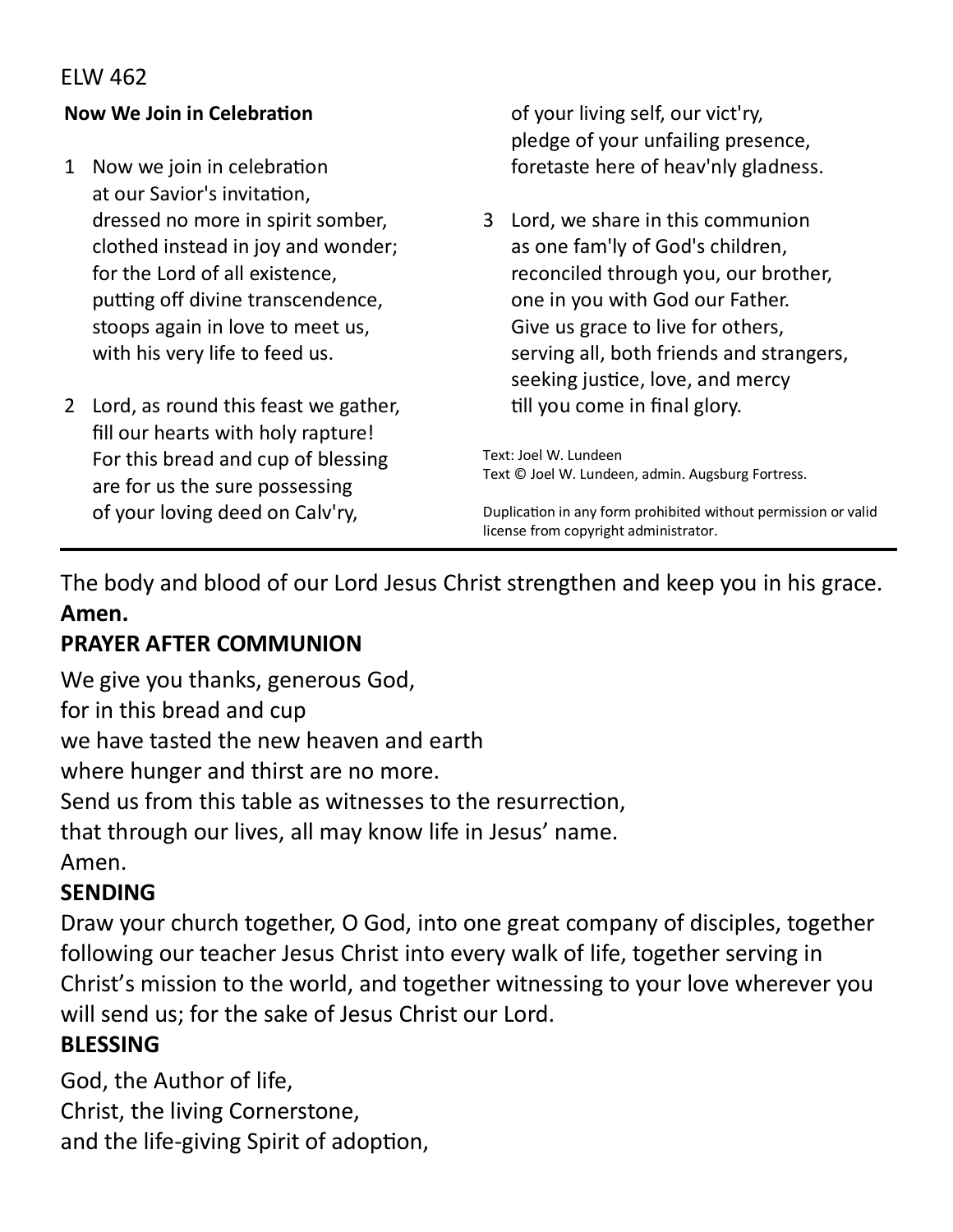$+$  bless you now and forever.

# **Amen. RECESSIONAL HYMN** ELW 763, vs. 1 & 2

My Life Flows On in Endless Song

1 My life flows on in endless song; above earth's lamentation, I catch the sweet, though far-off hymn that hails a new creation.

## *Refrain*

No storm can shake my inmost calm while to that Rock I'm clinging. Since Christ is Lord of heaven and earth, how can I keep from singing?

## **DISMISSAL**

Alleluia! Christ is risen. **Christ is risen indeed. Alleluia!** Go in peace. Tell what God has done. **Thanks be to God.**

2 Through all the tumult and the strife, I hear that music ringing. It finds an echo in my soul. How can I keep from singing? *Refrain*

Text: Robert Lowry, 1826-1899